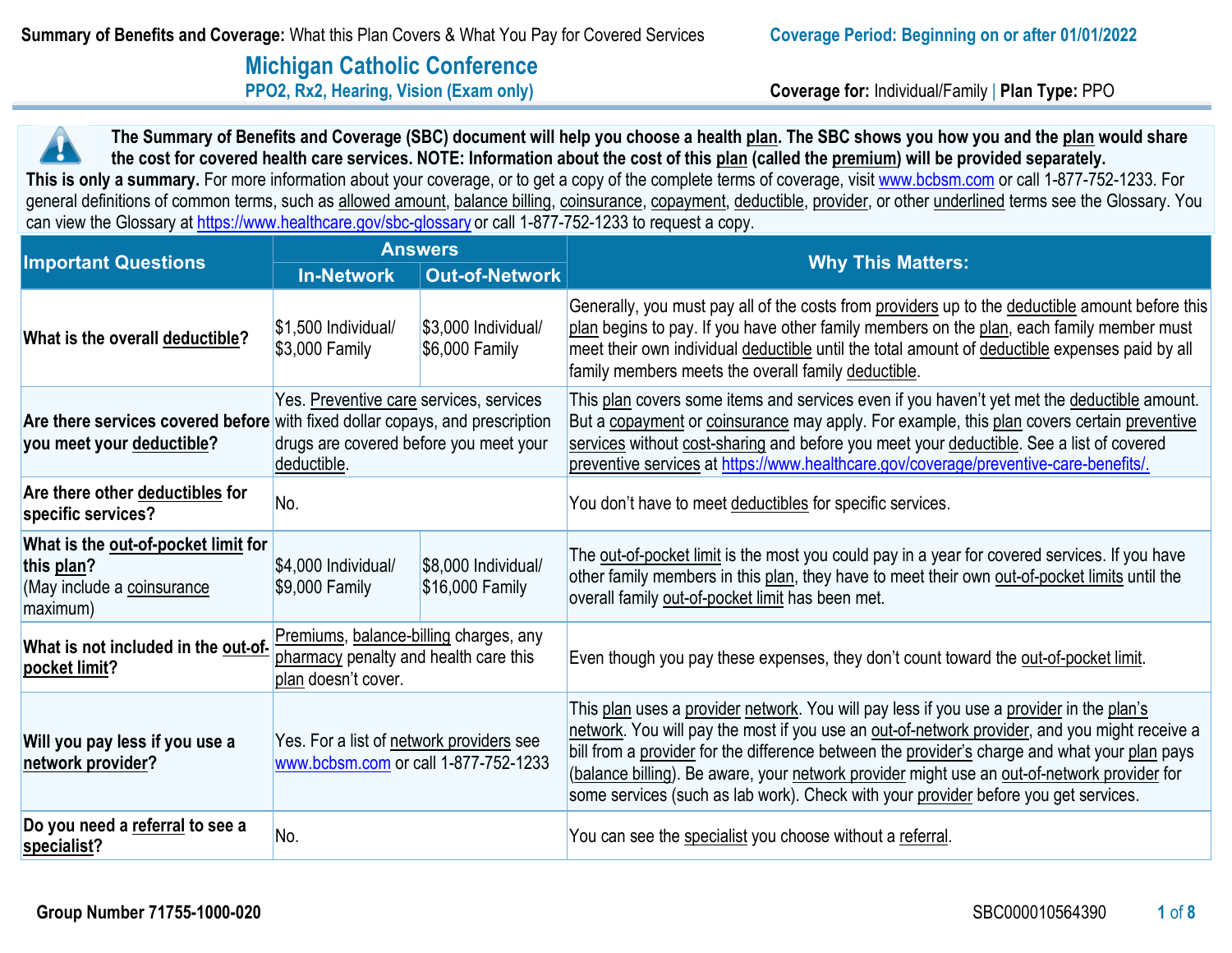

All **copayment** and **coinsurance** costs shown in this chart are after your **deductible** has been met, if a **deductible** applies.

|                                                                                                                                                               |                                                      |                                                                                                                                                           | <b>What You Will Pay</b>                                                                                                  | <b>Limitations, Exceptions, &amp; Other Important</b><br><b>Information</b>                                                                                                                                                                                             |  |
|---------------------------------------------------------------------------------------------------------------------------------------------------------------|------------------------------------------------------|-----------------------------------------------------------------------------------------------------------------------------------------------------------|---------------------------------------------------------------------------------------------------------------------------|-------------------------------------------------------------------------------------------------------------------------------------------------------------------------------------------------------------------------------------------------------------------------|--|
| <b>Common Medical Event</b>                                                                                                                                   | <b>Services You May Need</b>                         | <b>In-Network Provider</b><br>(You will pay the least)                                                                                                    | <b>Out-of-Network Provider</b><br>(You will pay the most)                                                                 |                                                                                                                                                                                                                                                                         |  |
|                                                                                                                                                               | Primary care visit to treat<br>an injury or illness  | 30% coinsurance                                                                                                                                           | 40% coinsurance                                                                                                           | None                                                                                                                                                                                                                                                                    |  |
| If you visit a health care                                                                                                                                    | Specialist visit                                     | 30% coinsurance                                                                                                                                           | 40% coinsurance                                                                                                           | None                                                                                                                                                                                                                                                                    |  |
| provider's office or clinic                                                                                                                                   | Preventive care/<br>screening/<br>immunization       | No charge; deductible does not Not Covered<br>apply                                                                                                       |                                                                                                                           | You may have to pay for services that aren't<br>preventive. Ask your provider if the services<br>needed are preventive. Then check what your plan<br>will pay for.                                                                                                      |  |
|                                                                                                                                                               | Diagnostic test (x-ray,<br>blood work)               | 30% coinsurance                                                                                                                                           | 40% coinsurance                                                                                                           | None                                                                                                                                                                                                                                                                    |  |
| If you have a test                                                                                                                                            | Imaging (CT/PET scans,<br>MRI <sub>s</sub> )         | 30% coinsurance                                                                                                                                           | 40% coinsurance                                                                                                           | May require preauthorization.                                                                                                                                                                                                                                           |  |
| If you need drugs to treat<br>your illness or condition<br>More information about<br>prescription drug coverage<br>is available at<br>www.bcbsm.com/druglists | Generic or prescribed<br>over-the-counter drugs      | \$15 copay/prescription for<br>retail 30-day supply, \$30<br>copay/prescription for retail or<br>mail order 90-day supply;<br>deductible does not apply   | \$15 copay/prescription plus an<br>additional 25% of BCBSM<br>approved amount for the drug;<br>deductible does not apply  |                                                                                                                                                                                                                                                                         |  |
|                                                                                                                                                               | Preferred brand-name<br>drugs                        | \$50 copay/prescription for<br>retail 30-day supply, \$100<br>copay/prescription for retail or<br>mail order 90-day supply;<br>deductible does not apply  | \$50 copay/prescription plus an<br>additional 25% of BCBSM<br>approved amount for the drug;<br>deductible does not apply  | Preauthorization, step therapy and quantity limits<br>may apply to select drugs. Preventive drugs<br>covered in full. Mail order drugs are not covered<br>out-of-network. Specialty drugs must be obtained<br>from an Exclusive Specialty Pharmacy Network<br>provider. |  |
|                                                                                                                                                               | Non-Preferred brand-<br>name drugs                   | \$100 copay/prescription for<br>retail 30-day supply, \$200<br>copay/prescription for retail or<br>mail order 90-day supply;<br>deductible does not apply | \$100 copay/prescription plus an<br>additional 25% of BCBSM<br>approved amount for the drug;<br>deductible does not apply |                                                                                                                                                                                                                                                                         |  |
| If you have outpatient<br>surgery                                                                                                                             | Facility fee (e.g.,<br>ambulatory surgery<br>center) | 30% coinsurance                                                                                                                                           | 40% coinsurance                                                                                                           | None                                                                                                                                                                                                                                                                    |  |
|                                                                                                                                                               | Physician/surgeon fees                               | 30% coinsurance                                                                                                                                           | 40% coinsurance                                                                                                           | None                                                                                                                                                                                                                                                                    |  |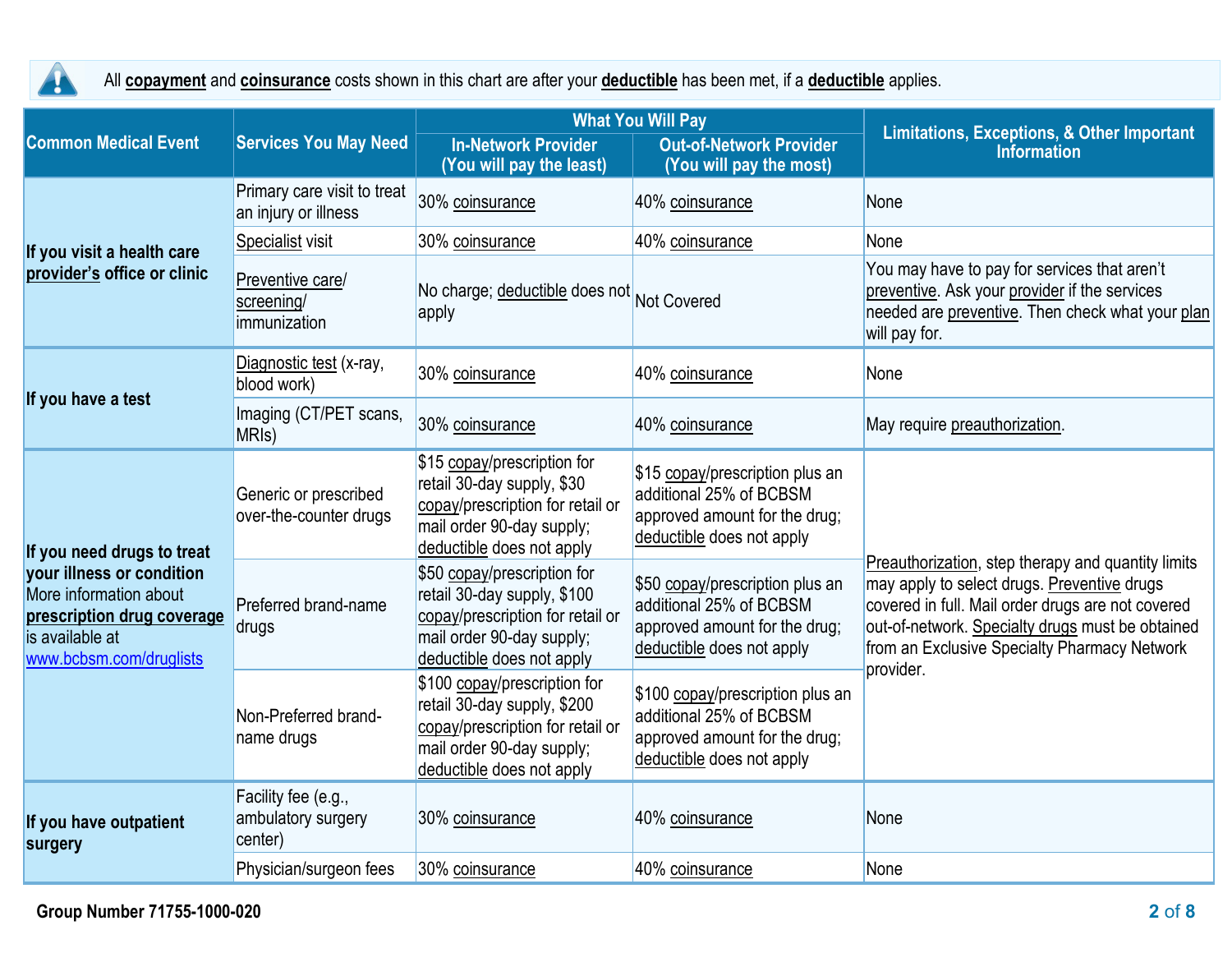|                                                                                            | <b>Services You May Need</b>                 |                                                         | <b>What You Will Pay</b>                                  | <b>Limitations, Exceptions, &amp; Other Important</b><br><b>Information</b>                                                                                                                                                 |  |
|--------------------------------------------------------------------------------------------|----------------------------------------------|---------------------------------------------------------|-----------------------------------------------------------|-----------------------------------------------------------------------------------------------------------------------------------------------------------------------------------------------------------------------------|--|
| <b>Common Medical Event</b>                                                                |                                              | <b>In-Network Provider</b><br>(You will pay the least)  | <b>Out-of-Network Provider</b><br>(You will pay the most) |                                                                                                                                                                                                                             |  |
|                                                                                            | <b>Emergency room care</b>                   | \$100 copay/visit; deductible<br>does not apply         | not apply                                                 | \$100 copay/visit; deductible does Copay waived if admitted or for an accidental<br>injury.                                                                                                                                 |  |
| If you need immediate<br>medical attention                                                 | <b>Emergency medical</b><br>transportation   | 30% coinsurance                                         | 30% coinsurance                                           | Mileage limits apply.                                                                                                                                                                                                       |  |
|                                                                                            | Urgent care                                  | \$50 copay/visit; deductible<br>does not apply          | 40% coinsurance                                           | None                                                                                                                                                                                                                        |  |
| If you have a hospital stay                                                                | Facility fee (e.g., hospital<br>room)        | 30% coinsurance                                         | 40% coinsurance                                           | Preauthorization is required.                                                                                                                                                                                               |  |
|                                                                                            | Physician/surgeon fee                        | 30% coinsurance                                         | 40% coinsurance                                           | None                                                                                                                                                                                                                        |  |
| If you need behavioral<br>health services (mental                                          | Outpatient services                          | 30% coinsurance                                         | 40% coinsurance                                           | Your cost share may be different for services<br>performed in an office setting.                                                                                                                                            |  |
| health and substance use<br>disorder)                                                      | Inpatient services                           | 30% coinsurance                                         | 40% coinsurance                                           | Preauthorization is required.                                                                                                                                                                                               |  |
| If you are pregnant                                                                        | <b>Office visits</b>                         | No charge; deductible does not 40% coinsurance<br>apply |                                                           | Maternity care may include tests and services<br>described elsewhere in the SBC (i.e. ultrasound)<br>and depending on the type of services cost share<br>may apply. Cost sharing does not apply for<br>preventive services. |  |
|                                                                                            | Childbirth/delivery<br>professional services | 30% coinsurance                                         | 40% coinsurance                                           | None                                                                                                                                                                                                                        |  |
|                                                                                            | Childbirth/delivery facility<br>services     | 30% coinsurance                                         | 40% coinsurance                                           | None                                                                                                                                                                                                                        |  |
|                                                                                            | Home health care                             | 30% coinsurance                                         | 30% coinsurance                                           | Preauthorization is required. Unlimited visits.                                                                                                                                                                             |  |
| If you need help recovering<br>or have other special health Habilitation services<br>needs | <b>Rehabilitation services</b>               | 30% coinsurance                                         | 40% coinsurance                                           | None                                                                                                                                                                                                                        |  |
|                                                                                            |                                              | 30% coinsurance                                         | 40% coinsurance                                           | Applied behavioral analysis (ABA) treatment for<br>Autism – when rendered by an approved board-<br>certified analyst - is covered through age 18,<br>subject to preauthorization.                                           |  |
|                                                                                            | Skilled nursing care                         | 30% coinsurance                                         | 30% coinsurance                                           | Preauthorization is required. Limited to a maximum<br>of 120 days per member, per calendar year.                                                                                                                            |  |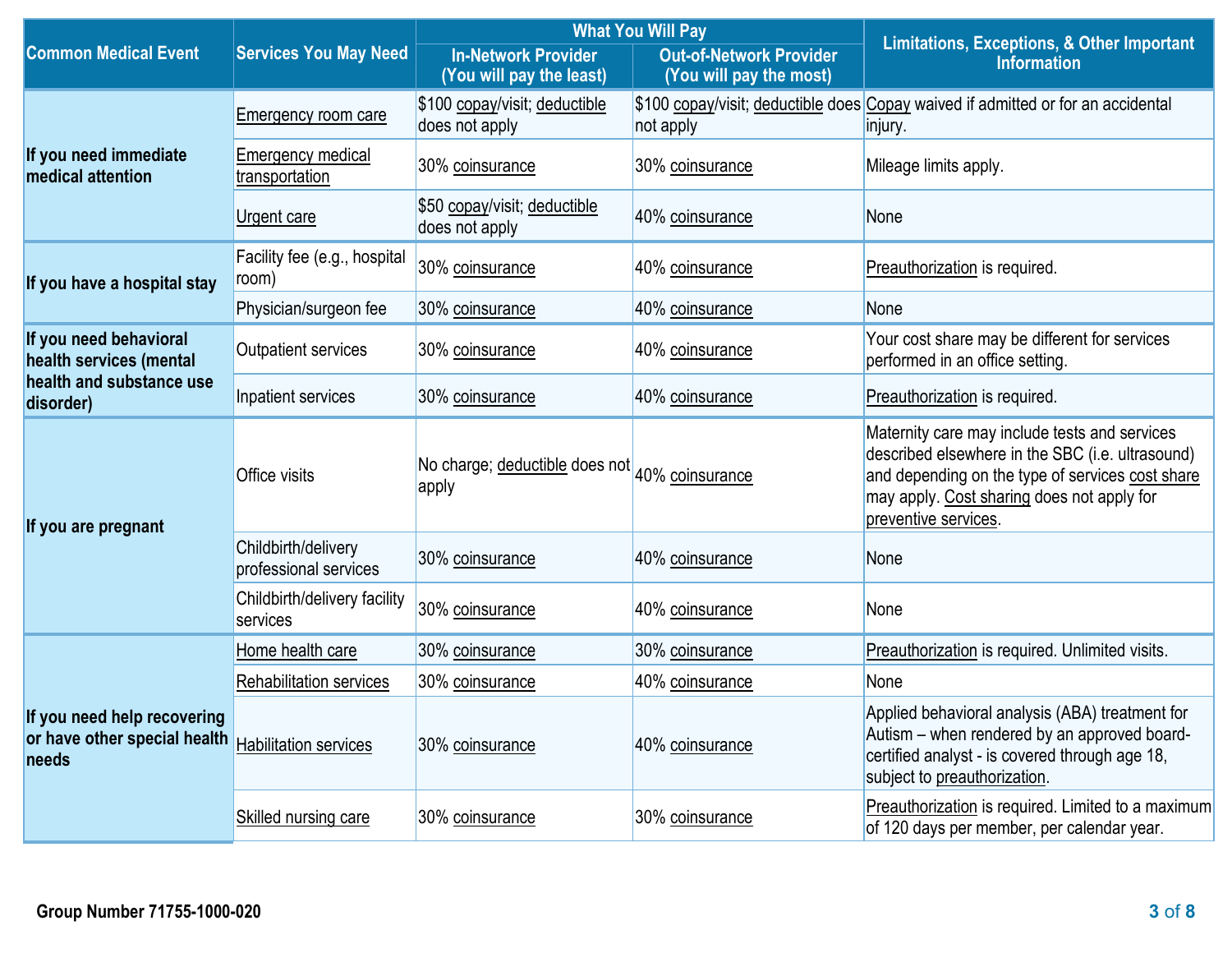|                                                  |                                       |                                                        | <b>What You Will Pay</b>                                               | Limitations, Exceptions, & Other Important<br><b>Information</b>                                             |  |
|--------------------------------------------------|---------------------------------------|--------------------------------------------------------|------------------------------------------------------------------------|--------------------------------------------------------------------------------------------------------------|--|
| <b>Common Medical Event</b>                      | Services You May Need                 | <b>In-Network Provider</b><br>(You will pay the least) | <b>Out-of-Network Provider</b><br>(You will pay the most)              |                                                                                                              |  |
|                                                  | Durable medical<br>equipment          | 30% coinsurance                                        | 30% coinsurance                                                        | Excludes bath, exercise and deluxe equipment<br>and comfort and convenience items. Prescription<br>required. |  |
|                                                  | Hospice services                      | apply                                                  | No charge; deductible does not No charge; deductible does not<br>apply | Preauthorization is required. Unlimited visits.                                                              |  |
|                                                  | Children's eye exam                   | Not Covered                                            | Not Covered                                                            | None                                                                                                         |  |
| If your child needs dental or Children's glasses |                                       | <b>Not Covered</b>                                     | Not Covered                                                            | None                                                                                                         |  |
| eye care                                         | Children's dental check-<br><b>up</b> | Not Covered                                            | Not Covered                                                            | None                                                                                                         |  |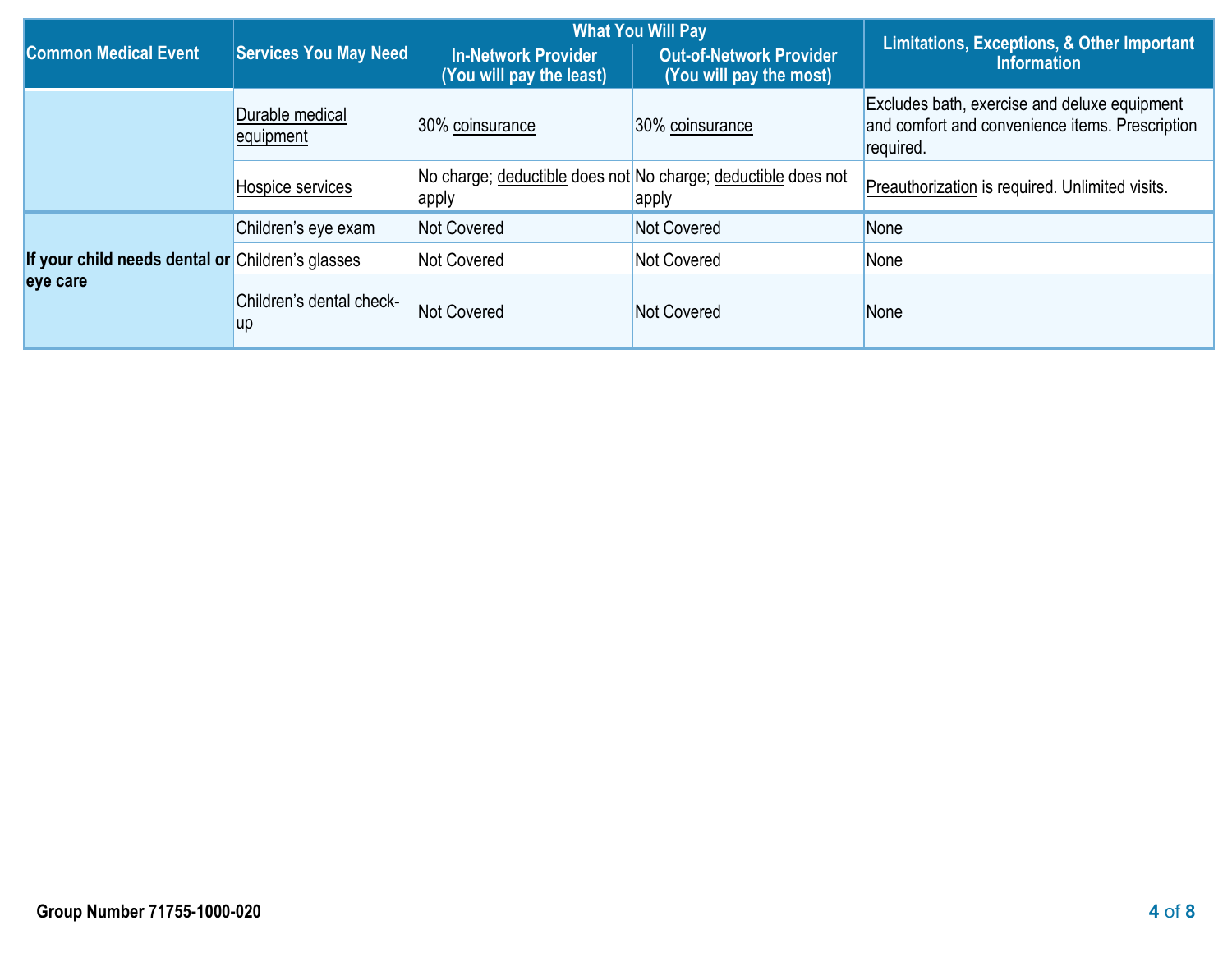#### **Excluded Services & Other Covered Services:**

| Services Your Plan Generally Does NOT Cover (Check your policy or plan document for more information and a list of any other excluded services.)            |           |                                                |           |                          |  |
|-------------------------------------------------------------------------------------------------------------------------------------------------------------|-----------|------------------------------------------------|-----------|--------------------------|--|
| Acupuncture                                                                                                                                                 |           | Cosmetic surgery                               | $\bullet$ | Long-term care           |  |
| Any medical expense which would violate the                                                                                                                 | $\bullet$ | Dental care (Adult)                            |           | Weight Loss programs     |  |
| tenets of the Catholic Church, specifically<br>including medical expenses related to<br>sterilizations, abortions and/or birth control drugs<br>or devices. |           | Infertility treatment                          |           |                          |  |
|                                                                                                                                                             |           |                                                |           |                          |  |
| Other Covered Services (Limitations may apply to these services. This isn't a complete list. Please see your plan document.)                                |           |                                                |           |                          |  |
| Bariatric surgery                                                                                                                                           |           | <b>Hearing Aids</b>                            |           | Routine eye care (Adult) |  |
| Chiropractic care                                                                                                                                           |           | Non-Emergency care when travelling outside the | $\bullet$ | Routine foot care        |  |
| Coverage provided outside the United States.                                                                                                                |           | U.S.                                           |           |                          |  |
| See http://provider.bcbs.com                                                                                                                                |           | Private-duty nursing                           |           |                          |  |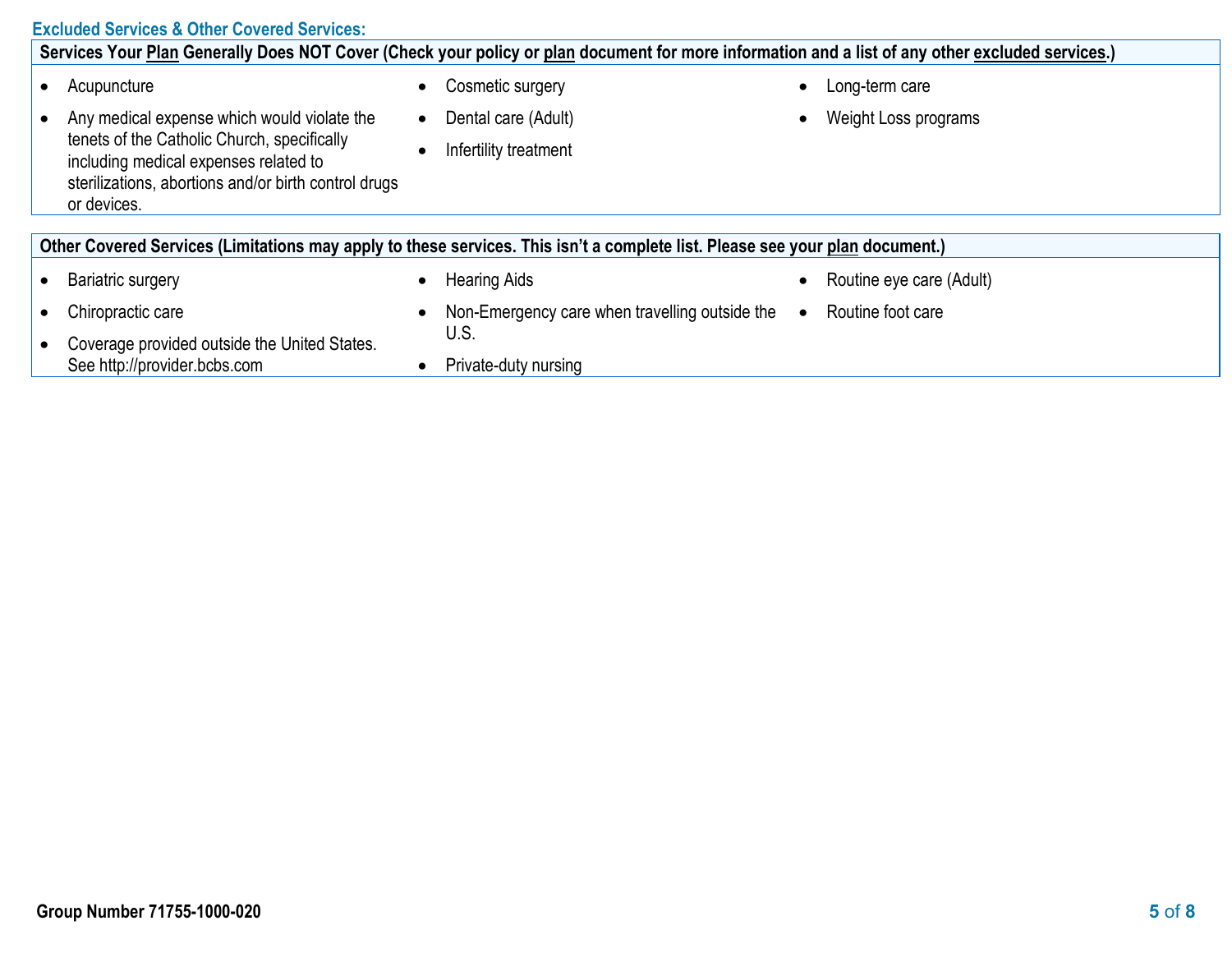Your Rights to Continue Coverage: There are agencies that can help if you want to continue your coverage after it ends. The contact information for those agencies is: Department of Labor's Employee Benefits Security Administration at 1-866-444-3272 or [www.dol.gov/ebsa/healthreform,](http://www.dol.gov/ebsa/healthreform) or the Department of Health and Human Services, Center for Consumer Information and Human Services, Center for Consumer Information and Insurance Oversight, at 1-877-267-2323 x61565 or [www.cciio.cms.gov](http://www.cciio.cms.gov/) or by calling 1-877-752-1233. Other coverage options may be available to you too, including buying individual insurance coverage through the Health Insurance Marketplace. For more information about the Marketplace, visit [www.HealthCare.gov](http://www.healthcare.gov/) or call 1-800-318-2596.

Your Grievance and Appeals Rights: There are agencies that can help if you have a complaint against your plan for a denial of a claim. This complaint is called a grievance or appeal. For more information about your rights, look at the explanation of benefits you will receive for that medical claim. Your plan documents also provide complete information to submit a claim, appeal, or a grievance for any reason to your plan. For more information about your rights, this notice, or assistance, contact Blue Cross® and Blue Shield® of Michigan by calling 1-877-752-1233.

Additionally, a consumer assistance program can help you file your appeal. Contact the Michigan Health Insurance Consumer Assistance Program (HICAP) Department of Insurance and Financial Services, P. O. Box 30220, Lansing, MI 48909-7720 or<http://www.michigan.gov/difs> or [difs-HICAP@michigan.gov](mailto:difs-HICAP@michigan.gov)

#### **Does this plan provide Minimum Essential Coverage? Yes.**

Minimum Essential Coverage generally includes plans, health insurance available through the Marketplace or other individual market policies, Medicare, Medicaid, CHIP, TRICARE, and certain other coverage. If you are eligible for certain types of Minimum Essential Coverage, you may not be eligible for the premium tax credit.

#### **Does this plan meet Minimum Value Standards? Yes.**

If your plan doesn't meet the Minimum Value Standards, you may be eligible for a premium tax credit to help you pay for a plan through the Marketplace. (IMPORTANT: Blue Cross Blue Shield of Michigan is assuming that your coverage provides for all Essential Health Benefit (EHB) categories as defined by the State of Michigan. The minimum value of your plan may be affected if your plan does not cover certain EHB categories, such as prescription drugs, or if your plan provides coverage of specific EHB categories, for example prescription drugs, through another carrier.)

**Language Access Services: See Addendum**

**––––––––––––––––––––––***To see examples of how this plan might cover costs for a sample medical situation, see the next section. –––––––––––***–––––––––––**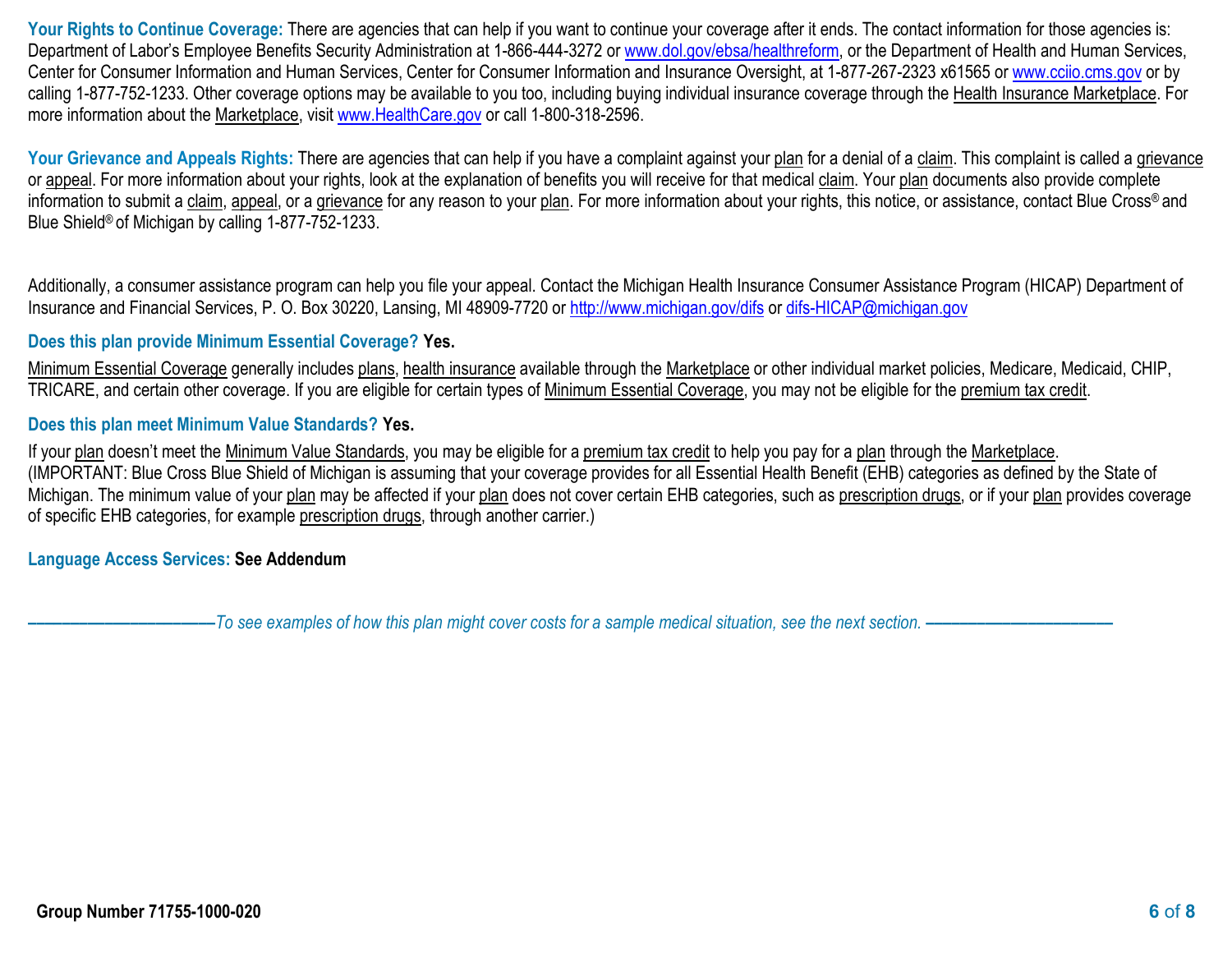#### **About these Coverage Examples:**



**This is not a cost estimator.** Treatments shown are just examples of how this plan might cover medical care. Your actual costs will be different depending on the actual care you receive, the prices your providers charge, and many other factors. Focus on the cost sharing amounts (deductibles, copayments and coinsurance) and excluded services under the plan. Use this information to compare the portion of costs you might pay under different health plans. Please note these coverage examples are based on self-only coverage.

### **Peg is Having a Baby** (9 months of in-network pre-natal care and a hospital delivery)

| $\blacksquare$ The plan's overall deductible | \$1,500 |
|----------------------------------------------|---------|
| ■ Specialist coinsurance                     | 30%     |
| Hospital (facility) coinsurance              | 30%     |
| Other coinsurance                            | 30%     |

#### **This EXAMPLE event includes services like:**

 Specialist office visits (*prenatal care*) Childbirth/Delivery Professional Services Childbirth/Delivery Facility Services Diagnostic tests (*ultrasounds and blood work*) Specialist visit (*anesthesia*)

| <b>Total Example Cost</b>      | \$12,700 |
|--------------------------------|----------|
| In this ovemple. Dog would now |          |

| III GIIS CARIIIDIC, I CY WOULD DAY.   |         |  |  |  |
|---------------------------------------|---------|--|--|--|
| <b>Cost Sharing</b>                   |         |  |  |  |
| <b>Deductibles</b>                    | \$1,500 |  |  |  |
| Copayments                            | \$0     |  |  |  |
| Coinsurance                           | \$2,500 |  |  |  |
| What isn't covered                    |         |  |  |  |
| \$60<br>Limits or exclusions          |         |  |  |  |
| \$4,060<br>The total Peg would pay is |         |  |  |  |

| <b>Managing Joe's Type 2 Diabetes</b>     |     |    |
|-------------------------------------------|-----|----|
| (a year of routine in-network care of     |     |    |
| a well-controlled condition)              |     |    |
| Alditoural deductible اThe nlan's overall | \$1 | -5 |

| $\blacksquare$ The plan's overall deductible | \$1,500 |
|----------------------------------------------|---------|
| ■ Specialist coinsurance                     | $30\%$  |
| ■ Hospital (facility) coinsurance            | 30%     |
| Other coinsurance                            | 30%     |

#### **This EXAMPLE event includes services like:**

Primary care physician office visits (*including disease education)* Diagnostic tests (*blood work*) Prescription drugs Durable medical equipment (*glucose meter*)

| <b>Total Example Cost</b> | \$5,600 |
|---------------------------|---------|
|---------------------------|---------|

#### **In this example, Joe would pay:**

| <b>Cost Sharing</b>        |         |  |  |
|----------------------------|---------|--|--|
| Deductibles                | \$1,500 |  |  |
| Copayments                 | \$800   |  |  |
| Coinsurance                | \$60    |  |  |
| What isn't covered         |         |  |  |
| Limits or exclusions       | \$20    |  |  |
| The total Joe would pay is | \$2,380 |  |  |

## **Mia's Simple Fracture**

**(**in-network emergency room visit and follow up care)

| $\blacksquare$ The plan's overall deductible | \$1,500 |
|----------------------------------------------|---------|
| ■ Specialist coinsurance                     | 30%     |
| Hospital (facility) coinsurance              | 30%     |
| Other coinsurance                            | 30%     |

## **This EXAMPLE event includes services like:**

Emergency room care (*including medical supplies)* Diagnostic tests (*x-ray*) Durable medical equipment (*crutches*) Rehabilitation services (*physical therapy*)

#### **In this example, Mia would pay:**

| <b>Cost Sharing</b>        |         |
|----------------------------|---------|
| <b>Deductibles</b>         | \$1,500 |
| Copayments                 | \$10    |
| Coinsurance                | \$200   |
| What isn't covered         |         |
| Limits or exclusions       | \$0     |
| The total Mia would pay is | \$1,710 |

If you are also covered by an account-type plan such as an integrated health flexible spending arrangement (FSA), health reimbursement arrangement (HRA), and/or a health savings account (HSA), then you may have access to additional funds to help cover certain out-of-pocket expenses – like the deductible, copayments, or coinsurance, or benefits not otherwise covered.

The **plan** would be responsible for the other costs of these EXAMPLE covered services.